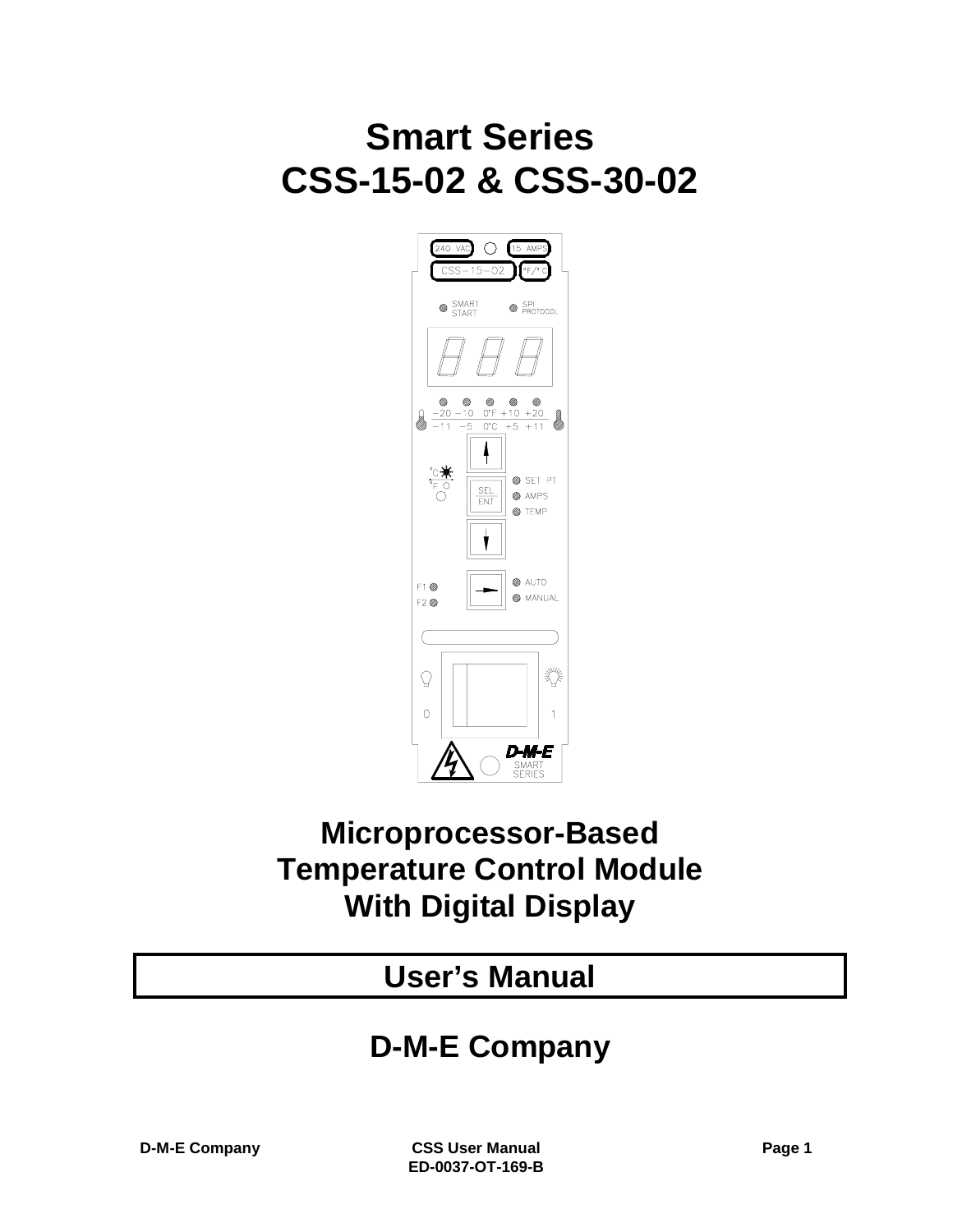## **D-M-E Standard Smart Series Microprocessor-Based Temperature Control Modules with Digital Display CSS-15-02 (15 AMP) & CSS-30-02 (30 AMP)**

### **GENERAL DESCRIPTION**

The CSS Communications Smart Series<sup>®</sup> module provides the molder with the first fully comprehensive temperature control module. This microprocessor based unit incorporates the most complete list of control features while providing full communications capability with a D-M-E® CIM (Computer Interface Module). The CSS is also compatible with the D-M-E TAS Module (Temperature Alarm Standby Heat).

The  $CSS^{\circledast}$  module is compatible with D-M-E's previous G-Series® Systems *(Main Frames only)*. While the CSS module was designed with computer integrated manufacturing in mind it also provides the highest level of performance as a stand-alone module. When operating independently the CSS offers these features: A multifunction display, advanced diagnostics, improved control and a new patented interactive Smart Start®. A setpoint memory feature also allow the user to power up the module with the same setpoint as the day before.

The advanced diagnostics will automatically alert the user to unusual fault conditions. This is done by multiplexing the following fault codes with the normal display in three second intervals: Shorted Thermocouple: **Shi** , Open Triac: **oPO**, Reversed Thermocouple: **bci**, Shorted Triac: **ShO**, Open Thermocouple: **oPi**, Ground Fault: **GFI**, Over and under temperature warnings are indicated by flashing LED's directly under the display.

With its unique Smart Start<sup>®</sup> function, the CSS<sup>®</sup> has the ability to dry out a heater which may have acquired moisture inside its case. Smart Start automatically applies low voltage to the heater after initial start-up. If a ground leakage is sensed, the module will go into a bake-out procedure which drives moisture from the heater.

When the Smart Start® bake-out function is in operation, the unit is monitored for leakage current. If the ground fault current becomes excessive, the module inhibits output power to the heater and signals a ground fault interrupt. When necessary, the module automatically repeats the bake-out procedure for a maximum of nine minutes. If at any time during the bake-out procedure the leakage current falls within acceptable limits, the module will automatically switch to normal operation.

## **OPERATION:**

**Automatic Mode:** The microprocessor maintains temperature using a closed loop PID control method. Closed loop means the unit continuously looks at the process temperature to determine whether or not to adjust the power delivered to the heater. With PID control, it anticipates the system characteristics to make accurate adjustments and correct for errors.

**Manual Mode:** For open thermocouple or thermocouple failure, open loop-percent power is used. In manual mode, the microprocessor maintains a power level using an open loop power control method. Open loop means the process temperature is not used to determine whether or not adjustments should be made. This enables the user to continue production and override thermocouple wire breaks, short circuits, or lead reversal until the problem has been resolved. Manual mode overrides thermocouple break protection, reversed thermocouple, and any normal modes.

**Smart Start®:** Smart Start is automatic on start-up in the auto mode, and provides the application of low voltage for heater bake out. Smart Start<sup>®</sup> is completed upon detecting that the heater is dried out, to a maximum of nine minutes.

**Power-Up:** Upon power-up, the unit retains the same set point and operation mode as when the unit was turned off.

**Input Fault:** Thermocouple break protection, and shorted or reversed thermocouple all override Smart Start<sup>®</sup> and normal modes. Output is inhibited, unless automatic bumpless transfer is selected.

## **CSS® COMMUNICATIONS:**

The  $DME^{\circledR}$  CSS<sup>®</sup> module has the capability to communicate with a DME® CIM module. The CIM module enhances the product from a manufacturing, quality control and management perspective. This combination of CSS/CIM association allows the user a platform designed specifically for runnerless molding systems. Any DME<sup>®</sup> mainframe that has a communications strip installed can utilize the extra built-in features of a CSS module. When the CSS module is used in conjunction with a DME CIM module communication between modules and a molding machine is made possible. This combination of state-ofthe-art temperature controllers enables the user to remotely monitor and control up to 8 CSS/CIM systems each containing up to 63 CSS modules each. The user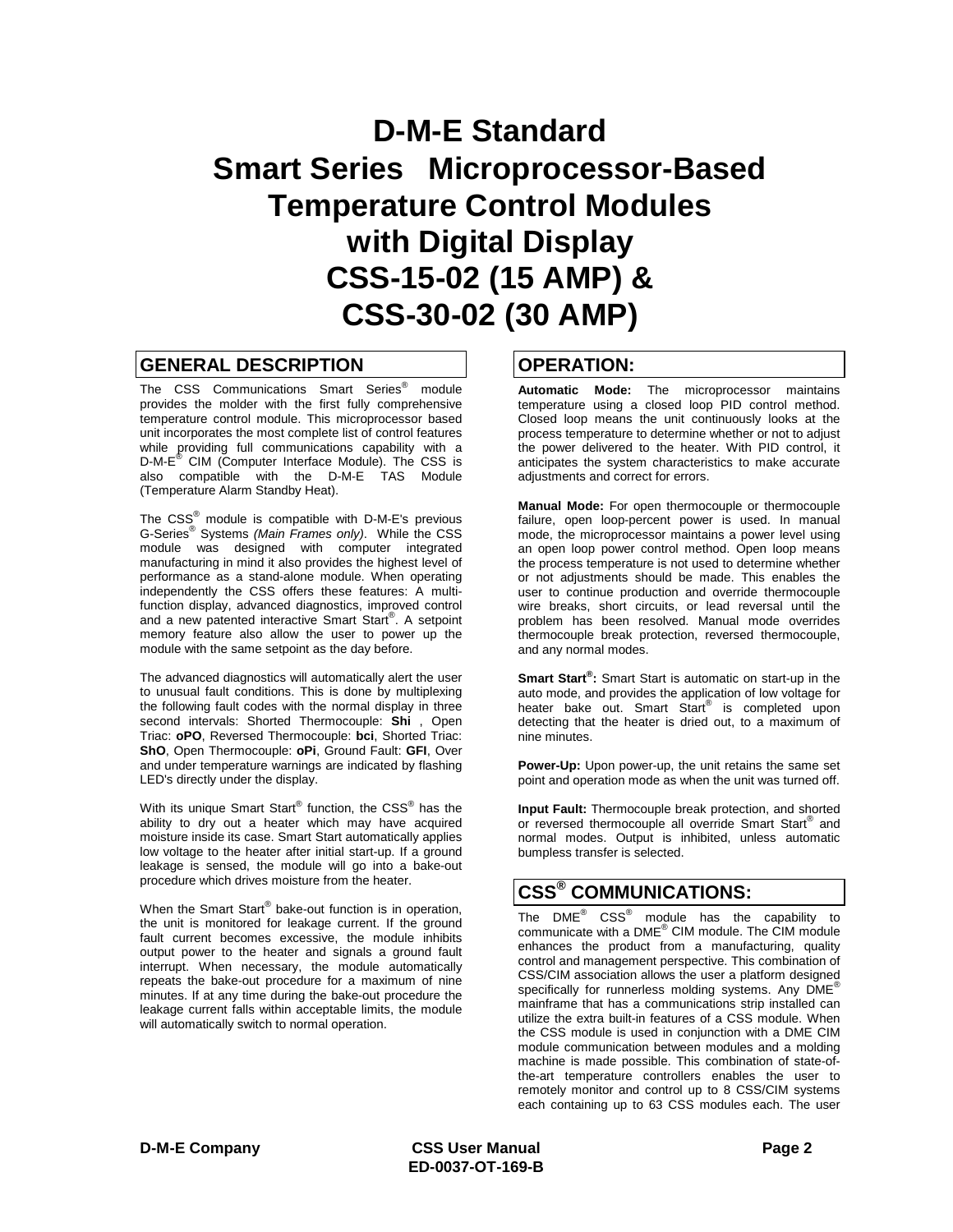



can set setpoint temperatures and monitor on-line conditions of any system at any time all from a single remote location. It can also remotely alarm the user of certain diagnostic fault conditions that may exist while online. For example: open or shorted or reversed thermocouple, ground-fault detection, open or shorted triac (output device). It can also monitor the % power, current, process temperature and setpoint temperature of any CSS module in any given system. The CIM communicates to a molding machine via a software protocol called SPI-3.01, which has been adopted by The Society of the Plastics Industry and is now considered the standard protocol for the plastic molding industry in the USA.

The CSS® controller modules can control temperatures without any communications or CIM module present. The CSS has its own microprocessor, which tunes the PID control algorithm with parameters designed for the characteristics of plastics processing. It also has the ability to run diagnostics on the heater, which includes our Smart Start<sup>®</sup> heater moisture dry-out routine. The diagnostics also places the heater output in the safest mode, as well as alerting the molder to the problem. This module plugs into a DME® mainframe that has a communication strip installed and enables the CSS modules to communicate with a DME CIM module. The CIM module then communicates with a personal computer or molding machine in one of three different communications methods; RS-232 (EIA-232), RS-422 (EIA-422), or RS-485 (EIA-485). DME recommends the use of RS-485 (EIA-485) as the most secure method for communication.

The CSS/CIM communicates on a DME® mainframe equipped with a communications strip (e.g., part number MFCP-XX-G... the "C" stands for communications strip installed). You will also need one CIM-10-G module for each main frame. If the main frame is a stack frame, such as MFCP-24-G, it has two frame units wired together as one, then only one CIM module is required.

## **DIAGNOSTICS: (See figure 1)**

The CSS® diagnostics automatically alert the user to a fault condition.

- Shorted thermocouple displays flashing **Shi** in the auto mode (output inhibited), or is on steady in the manual mode.
	- Troubleshooting- Check for damage to the thermocouple lead wire. Also, check for bare, twisted or pinched leads. Excessive distance between heaters and thermocouples or excessive interaction between neighboring manifold zones may trigger this diagnostic also, as could undersized heaters or low voltage.
- Open thermocouple indicated by **oPi** flashing while in the auto mode (output inhibited), or on steady in the manual mode.
	- **Troubleshooting** Check the thermocouple connections and wires for broken leads or check for damage to the sensor.
- Reversed thermocouple displays flashing **bci** while in the auto mode (output inhibited), or on steady in the manual mode.
	- **Troubleshooting-** Check thermocouple wiring for reversed leads.
- Shorted triac warning is indicated by **ShO** flashing while in auto mode.
	- ♦ **Troubleshooting** Check triac for short or replace.
- Open output is indicated by **oPO** flashing while in auto mode.
	- **Troubleshooting-** Check heater wiring for open connections. Check for defective heater. Check for defective triac (open) device.
- Excessive heater current flowing to ground is indicated by **GFI** flashing in auto mode.
	- **Troubleshooting-** Replace damp heater. Check for possible problems with deteriorating wire insulation or moisture in wire channels.
- Over/Under temperature. The red deviation LED on the left, flashes when the process temperature is below set point by 30°F or more. The red deviation LED on the right flashes when the process is above set point by 30°F or more.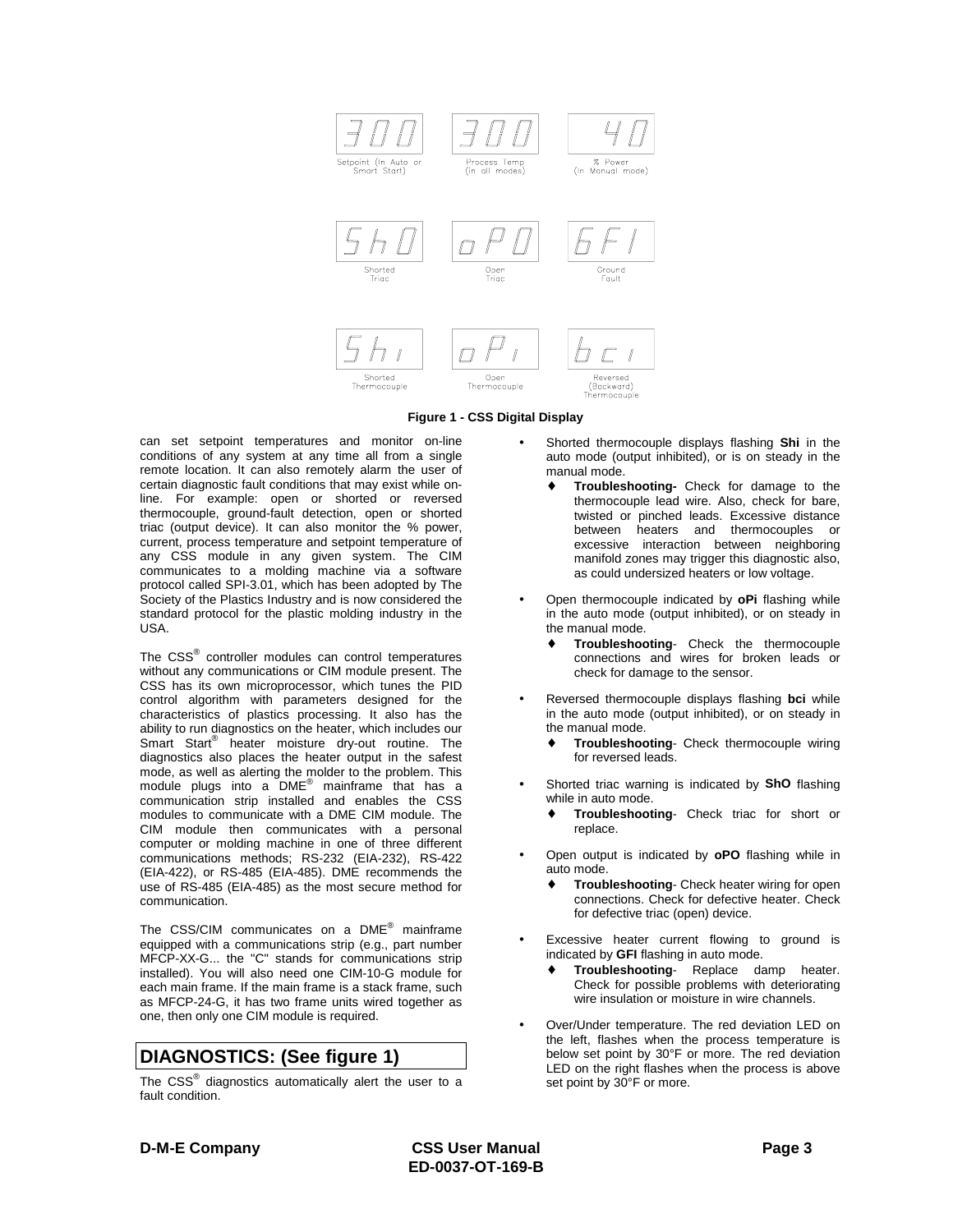♦ **Troubleshooting**- Check for: **Under temperature**; heater failure, low line voltage, t/c problem. **Over temperature;** output failure, shorted triac, interacting zones.

## **FEATURES:**

- Fully self-tuning, microprocessor-based PID control
- Selective Cycle<sup>®</sup> power drive for reliable and precise control
- Zero crossing triac triggering for minimum RFI
- Patented, closed loop low voltage Smart Start<sup>®</sup> to prolong heater life
- Process temperature readout operational even in manual mode as long as thermocouple (T/C) is intact
- Automatic T/C break protection and cold junction compensation
- High impedance potentiometric input allows long distance T/C wiring
- 100% solid state circuitry, no mechanical relays Completely self contained, no external output devices or power supplies required
- Fast acting fuses, or circuit breaker in the CSS-30, are provided on both sides of the AC line
- Electrically isolated with grounded front panel for operator safety
- Plug in design for module interchangeability
- Compatible with all 10 and 15 amp G-Series® and Smart Series<sup>®</sup> Main Frames. The CSS-30 is compatible with G-Series<sup>®</sup> and Smart Series<sup>®</sup> High Power Mainframes.

## **FRONT PANEL CONTROLS AND INDICATORS: (See figure 2)**

**1. DIGITAL LED DISPLAY:** Indicates setpoint temp, percent power, process temp, load current, and fault conditions.

**2. TEMPERATURE DEVIATION INDICATORS:** Show deviation from setpoint.

**3. SMART START® LIGHT:** Indicates Smart Start® is on.



**Figure 2 - CSS-15 Module (Note: CSS-30 Module is twice as wide as above; has circuit breaker instead of items 14 and 15)**

**4. SPI PROTOCOL LIGHT:** Indicates control is from a remote computer or molding machine, disabling the user from making changes to setpoint or auto/manual operation.

**5. UP ARROW KEY:** Increases the desired setpoint value.

**6. DOWN ARROW KEY:** Decreases the desired setpoint value.

**7. SELECT/ENTER KEY:** Selects either Setpoint (temperature/percent power), Amps (load current) or Process Temperature. Also allows for immediate entry of setpoint after making a change. Setpoint is automatically entered after 2.5 seconds if this button is not pressed.

**8. SETPOINT LIGHT:** Indicates Setpoint is on display. Setpoint has been changed but not entered if flashing.

**9. AMPS LIGHT:** Indicates load current is on display.

**10. TEMP LIGHT:** Indicates process temperature is on display.

**11. SIDE ARROW KEY:** Auto/manual select. To enable automatic bumpless transfer, depress side arrow key while simultaneously turning the power on. When power to the CSS® is turned off then on, Smart Start® will automatically be reactivated.

**12. AUTO LIGHT:** Auto mode selected.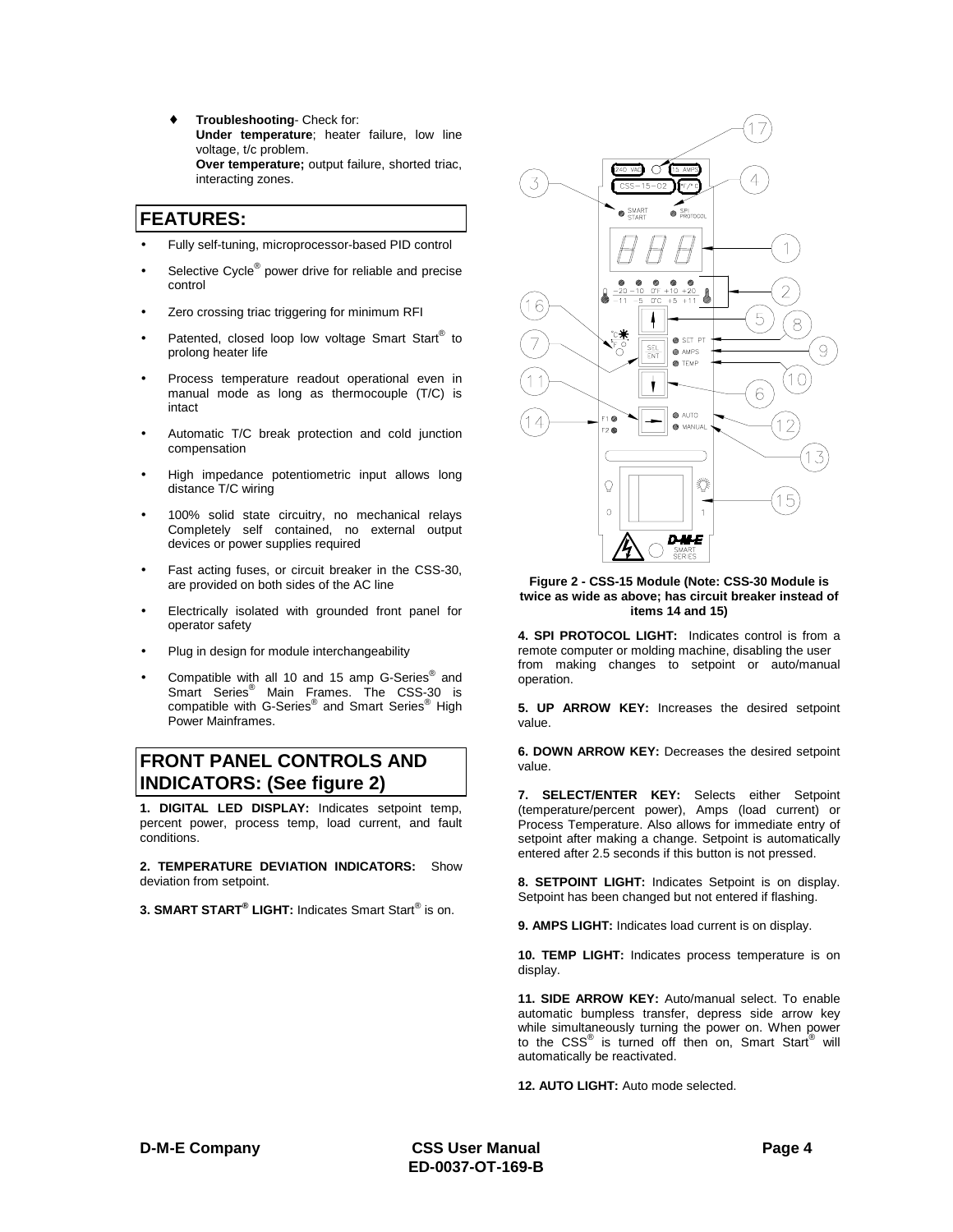#### **13. MANUAL LIGHT:** Manual mode selected.

**14. F1/F2 LIGHTS:** Illuminate when fuse has blown.

#### **15. POWER ON/OFF SWITCH.**

**16. °F/°C LIGHT:** Illuminates when the °C switch is closed or ON (see figure 5.)

**17. Screw location** for an M3 x 10MM screw used to make module conform to CE requirements. Secure module with supplied screw to conform to CE requirements.

## **PERFORMANCE SPECIFICATIONS:**

**Auto and Manual Control Modes:** Time proportioning/Selective Cycle<sup>®</sup>

**Temperature Range:** Ambient to 999°F (537°C)

**Control Accuracy:** +/-0.5°F (0.5°C) dependent on the total thermal system

**Temperature Stability:** +/-0.5% of full scale over the ambient range of 32 to 120°F (0 to 50°C)

**Calibration Accuracy:** Better than 0.2% of full scale

**Cycle Time:** 0.0166 seconds at 60 Hz, 0.020 seconds at 50 Hz.

**Power Response Time:** 0.0083 seconds at 60 Hz, 0.010 seconds at 50 Hz

**Reset:** Automatically corrects reset to no more than +/-1°F (1°C) at all settings

**Manual Control:** Adjustable from 0-99%. Maintains output power to within 1% of setting using the Selective Cycle® power drive

**Advanced Diagnostics Indicators:** LED's and 3-digit, 7 segment display

**Smart Start<sup>®</sup> (SS):** Variable voltage steps from 0 to 240 volts repeatable over a 9 minute period. Will escape from this mode if leakage falls below 120 mA limit. If dry out is not required then a fast pass check of voltage is implemented over 30 seconds.

**SS Duration:** 30 seconds to 9 1/2 minutes

**SS Override Temperature:** 200°F (93°C)

#### **Operational Mode Priority:**

- Ground fault overrides all modes
- SS precedes auto mode
- Shorted output overrides SS and Auto mode
- Thermocouple (T/C) break overrides SS and Auto modes
- Reversed or shorted T/C overrides SS and Auto modes
- Open output overrides SS and Auto modes
- Manual control overrides T/C break, reversed T/C and Auto modes
- The output is inhibited during all fault conditions in the auto mode, (unless automatic bumpless transfer is invoked)
- Remote control overrides local control

### **INPUT SPECIFICATIONS:**

**Thermocouple (T/C) Sensor:** Type "J", grounded or ungrounded

**External T/C Resistance:** High impedance potentiometric input allows long distance T/C wiring

**T/C Isolation:** Isolated by control circuit power supply.

**Cold Junction Compensation:** Automatic, better than 0.02°F/°F (0.01°C/°C)

**T/C Break Protection:** Automatically inhibits power to heater, (unless automatic bumpless transfer is invoked)

**Reversed T/C Protection:** Automatically inhibits power to heater, (unless automatic bumpless transfer is invoked)

**Shorted T/C Protection:** Automatically inhibits power to heater, (unless automatic bumpless transfer is invoked)

**Input Type:** Potentiometric

**Input Impedance:** 22 Megohms

**Input Protection:** Diode clamp, RC filter

**Input Amplifier Stability:** 0.02°F/°F (0.01°C/°C)

**Input Dynamic Range:** 1000°F (550°C)

**Common Mode Rejection Ratio:** Greater than 100 dB

**Power Supply Rejection Ration:** Greater than 90 dB

**Communication Inputs:** Data alliance is optically coupled at 2500 volts isolation

### **OUTPUT SPECIFICATIONS:**

#### **Voltage/Power Capability:**

**15 AMP:** 240 VAC nominal, single phase. 120 VAC available, 3600 watts @240 VAC (1800 watts @120 VAC) **30 AMP:** 240 VAC nominal, single phase. 120 VAC available, 7200 watts @240 VAC (3600 watts @120 VAC)

**Output Drive:** Internal solid state triac, triggered by zero AC crossing pulses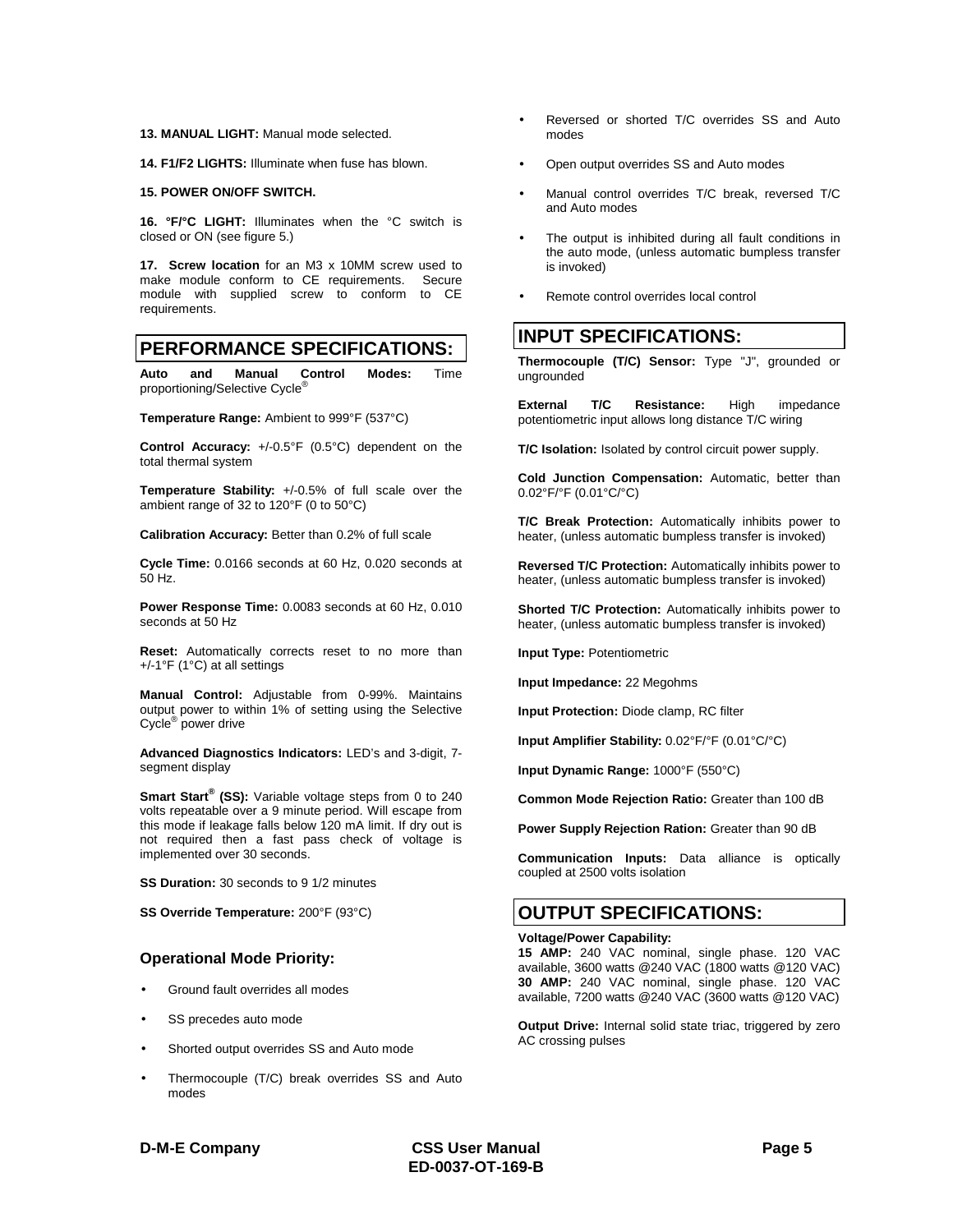#### **Overload Protection:**

**15 AMP:** Fuses are provided on both sides of AC line **30 AMP:** Fast acting circuit breaker provided on both sides of AC line.

**Transient Protection:** dv/dt and transient pulse suppression included

**Power Line Isolation:** Optically and transformer isolated from AC lines. Isolation voltage is greater that 2500 volts

## **CONTROLS AND INDICATORS:**

**Auto/Manual Selection:** Push-button switch toggles mode. LED indicates mode of operation.

#### **Setpoint Control:**

Two buttons up and down, one button used to enter setpoint Range: 0 to 999°F (0 to 537°C)

Resolution: 1°F (1°C)

**Manual (% Power) Control:** Two buttons up and down, one button used to enter setpoint Digital display indication Range: 0 to 99%

**Power On-Off:** 16 amp rocker switch, UL, CSA, VDE approved. On the CSS-30 a 30 amp circuit breaker that is UL, CSA, VDE approved is used.

**Process Temp Selection:** One push button with one LED indicator. Selected by select/enter push button.

**Load Current Selection:** One push button with one LED indicator. Selected by select/enter push button.

**Multi-function Display:** (3) 7-segment LED's, 0.6 inch digital displays with decimal point used in load current display. Alarm characters also display.

**Smart Start® Indicator:** LED above display window illuminates

**°F/°C Indicator:** LED illuminates indicating °C mode

**Blown Fuse Indicator:** 2 neon indicators.

**Shorted Thermocouple (T/C):** Digital display (**Shi**) alternates with normal display

**Reverse Thermocouple (T/C):** Digital display (**bci**) alternates with normal display

**Open Thermocouple (T/C):** Digital display (**oPi**) alternates with normal display

**Shorted Output (Triac):** Digital display (**Sho**) alternates with normal display

**Open Output (Triac):** Digital display (**oPO**) alternates with normal display

**Ground Fault:** Digital display (**6Fi**) alternates with normal display

**SPI Protocol Indicator:** LED above display window illuminates

**Temperature Deviation Indicators:** Five separate LED's:

+/-20°F/11°C=(Red), +/-10°F/5°C=(Yellow), 0°F/0°C=(Green)

### **BUMPLESS TRANSFER:**

"Bumpless transfer" is defined as a thermocouple failure causing the module to automatically switch into manual percent power mode, if the module has learned the percent power. The CSS requires approximately 2 minutes of stable temperature control before the bumpless feature is enabled. To force the module into this mode, press the "AUTO/MAN" key simultaneously while turning the power on. The display will show "AUt" indicating that automatic bumpless transfer mode has been selected. This mode will now be stored in the modules permanent memory. To deactivate the bumpless transfer mode - repeat the power on procedure while pressing the "AUTO/MAN" key. This will cause the module to display, "inh" in the display, indicating that the output power will be inhibited upon thermocouple failure. The user will have to then place the unit in the manual mode to gain control of the output power.

Once the Auto mode setpoint is reached, and the controller is placed in the Standby Heat mode, if a T/C failure occurs, the CSS will set power level to 3%, (no output.) When the CSS is released from the Standby Heat mode, the unit will use the last valid percent power it learned prior to entering the Standby Heat mode and it will continue to control power in the Manual percent power mode.

If the module has not reached setpoint in the Auto mode, and the T/C fails, the unit will switch to Manual percent power mode and continue with the last valid Manual percent power stored before the T/C failure occurred, or the factory setting of 0%. If the unit is now instructed to switch to the Standby Heat mode, the unit will set the power level to 0%, (no output.) If the module is in Standby Heat mode and the T/C fails, the CSS will set the power level to 3%. Upon release from Standby Heat mode, the unit will use the last valid percent power it learned prior to entering the Standby Heat mode and it will continue to control power in the Manual percent power mode.

## **ACTIVATING SHI:**

Shorted Input override, Shi, is defined as a condition when the thermocouple is shorted and the unit does not detect a rising temperature that corresponds to the output power being delivered. If the thermocouple is shorted and the temperature rise does not change at a rate of more than 1 degree F in 65 seconds, this is interpreted as a Shorted Input and the unit will automatically switch to the manual mode and set the percent power to a previously learned percent power, if one was learned (with automatic bumpless transfer.) When automatic bumpless transfer is not selected, the output will be inhibited.

If position 2 of dip switch 1, (DS1), on the main circuit board is in the ON position, this means Shi override is inhibited. If the switch is in the OFF position, this means the module is in the factory setting or normal operation mode.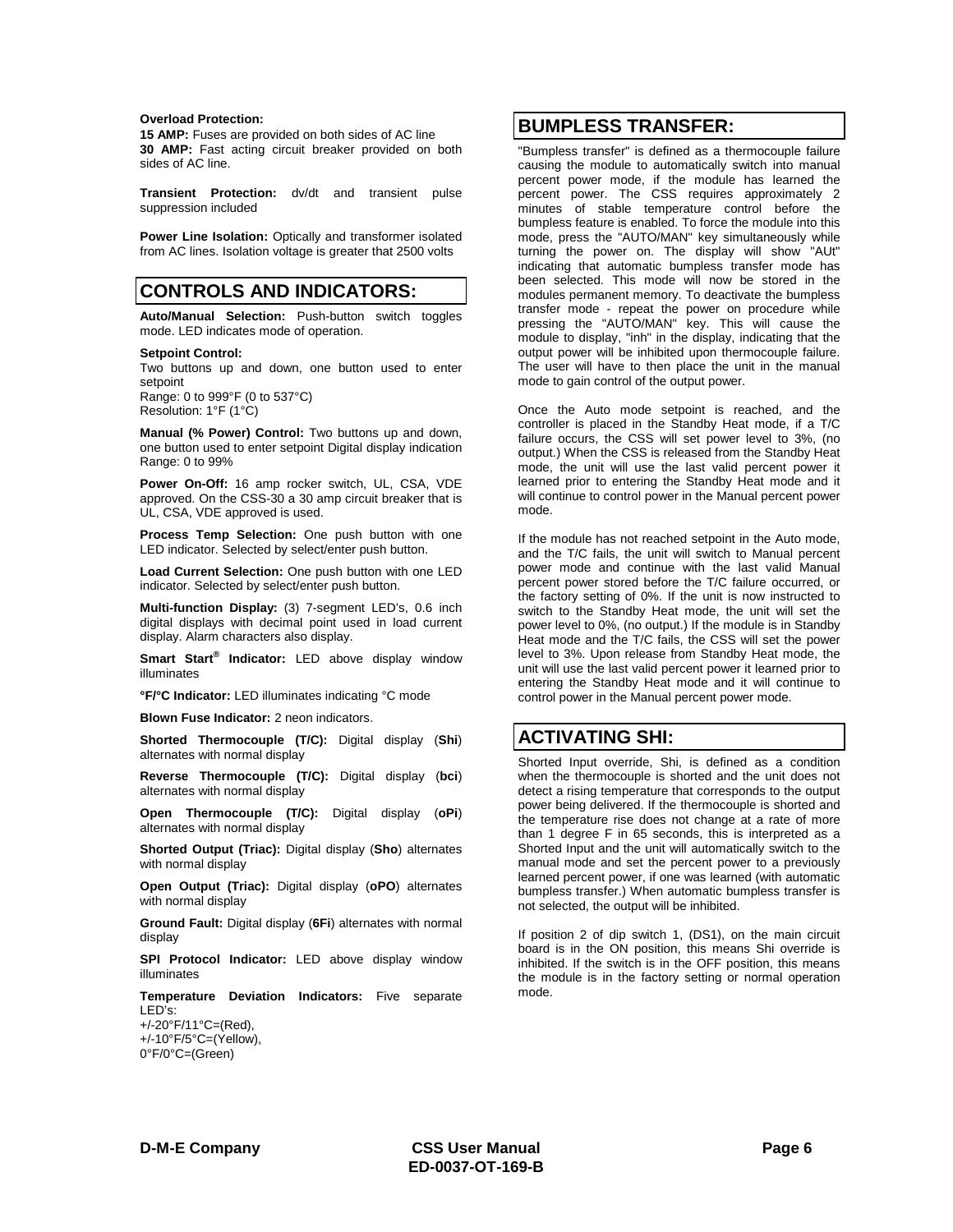## **STANDBY HEAT:**

When the DME TAS-05-02 module initiates a Standby Heat signal, any CSS modules in the Auto mode will immediately set the set-point temperature to 200°F/93°C. The function is useful for the continuous application of low power to heaters to prevent moisture build-up and initiate quick start-ups.\*

If a thermocouple failure occurs while in standby heat, then 3% power will be output.

\* A communication style mainframe is required to support this feature.

## **TEMPERATURE MODE °F/°C:**

To operate the CSS module in the °F (degrees Fahrenheit) mode, move position 1 of dip switch 1 (DS1) to the OFF position. To operate the CSS module in the °C (degrees Centigrade) mode, move position 1 to the ON position (see figure 5.) When the °C mode is selected, the temperatures displayed will be in °C and the °F/°C LED on the front panel will be illuminated.

## **ALARM OUTPUT:**

When the DME TAS-05-02 module is installed in the DME mainframe, this output feature will activate the alarm output feature on the TAS-05-02 module. The TAS module will produce an audio alarm and provide a relay contact closure when a temperature alarm occurs. This feature is disabled upon power-up until the process temperature is within 10°F of set-point temperature, or until an error occurs. It is also disabled when changing to or from the Standby Heat mode \*. Once the set-point temperature is reached, a deviation of +/-30°F will activate the alarm.

When standby heat is engaged, the alarm is inactive until the process falls to 210°F. When leaving standby heat the alarm is also inactive until the process is within 10°F of set-point. This prevents alarms during ramping.

In the manual mode the alarm is inactive except for errors. Errors always cause an alarm. If the unit is in output inhibit mode, the alarm occurs during an error and is cleared by placing the unit in the manual mode. If the CSS is in the auto-bumpless mode, the alarm will stay on even though the unit goes to the manual mode. The user can silence the alarm by pressing the auto/manual key. When auto-bumpless occurs, the automatic setpoint will continue to be displayed until the user acknowledges the alarm condition by pressing the auto/manual key. After acknowledgment, the manual setpoint is displayed. When errors are corrected and the unit is back in auto mode the alarm is inactive until the process reaches +/-10°F of setpoint.

\* A communication style mainframe is required to support this feature.

## **ELECTRICAL POWER SPECIFICATIONS:**

**Input Voltage:** 240/120 VAC +10% -20%

**Frequency:** 50/60 Hz

**DC Power Supplies:** Internally generated, regulated and compensated

**Module power usage:** Less than 5 watts, excluding load

**Dimensions:**

**15 AMP:** 2"W x 7"H x 7 1/2"D (5.08 x 17.78 x 19.05cm) **30 AMP:** 4"W x 7"H x 7 1/2"D (10.06 x 17.78 x 19.05cm)

**NOTE:** Standard (240 VAC) modules are compatible with main frames wired for either 240 VAC three phase (standard), or 240 VAC single phase.

**FUSE REQUIREMENTS:** (2) ABC-15 fuses (Note: (2) spare fuses included with module, applies to CSS-15 only)

**CIRCUIT BREAKER**: A special 30 Amp circuit breaker is used in 30 Amp modules to protect the module.

## **CALIBRATION PROCEDURE**

**1.** Insert controller into the calibration jig and turn power on.

- **2.** Set the simulation temperature to 200 degrees F.
- **3.** Press the CSS "SEL/ENT" key to select "TEMP".

**4.** Adjust the OFFSET trimpot, R48, to get 200 degrees on the display.

**5.** Set the simulation temperature to 800 degrees F.

**6.** Adjust the GAIN trimpot, R24, to get 800 degrees on the display.

**7.** Repeat steps 2 thru 6 until no further trimpot adjustment is needed.

**8.** Turn power off. Thread a #16 insulated stranded wire through the GFI transformer, T3.



**Figure 3 - Calibration Setup**

**9.** Turn power on.

**10**. Send a variable AC GFI current through the #16 wire. The CSS should display GFI for a GFI current within the range of 1.5 amp +/-20% (1.2 - 1.8 A). See test current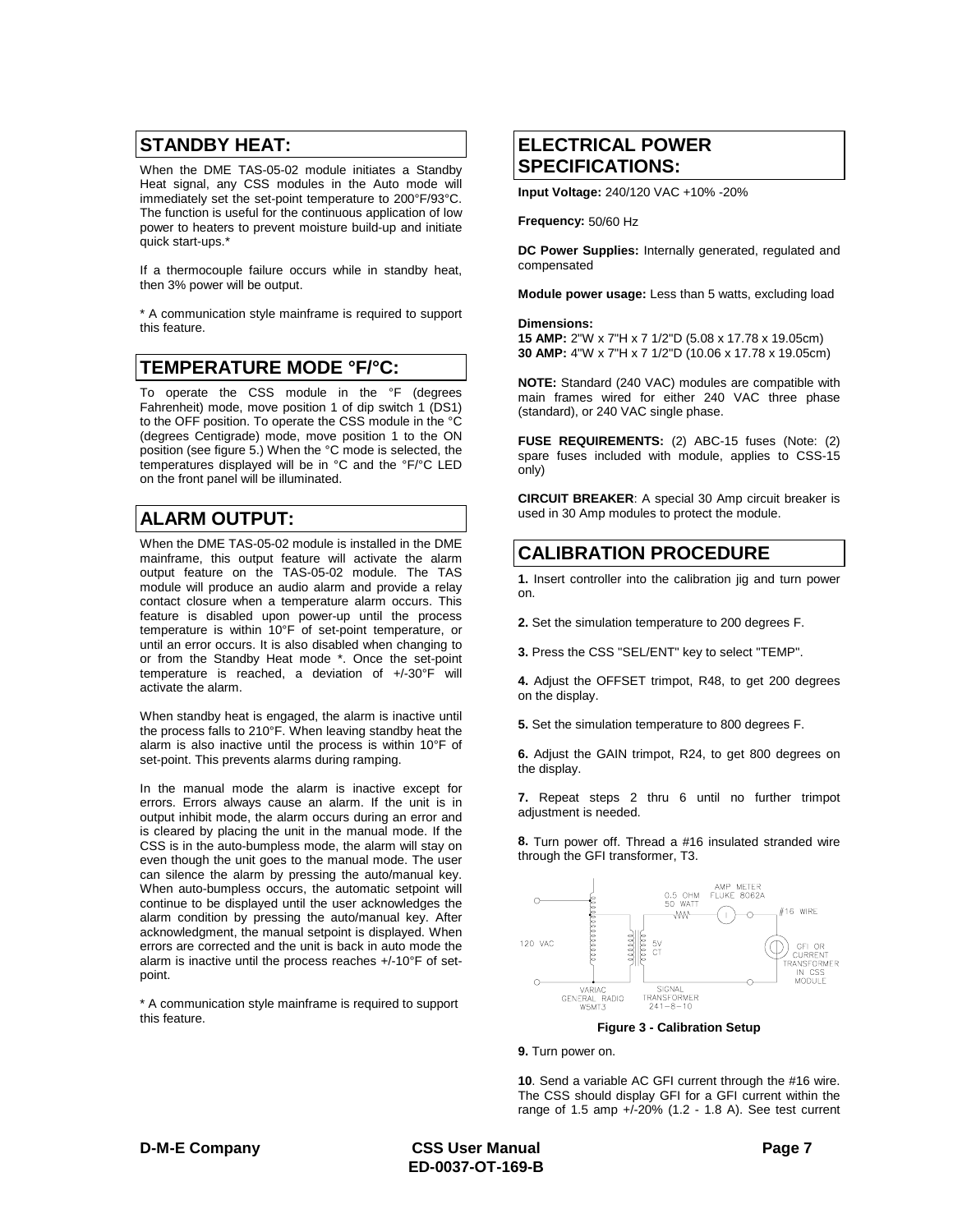setup diagram below. If GFI is not activated, reduce R14; If GFI is activated below 1.2 A, reduce R15.

**11**. Turn power off.

**12**. Thread #16 wire through the current transformer, T2

**13**. Turn power on. Press "SEL/ENT" key to select "AMPS" display. Adjust simulation temperature to 800 degrees F then to 0 degrees.

**14**. Send 10 Amps through the #16 wire. The CSS should display 10.0 +/-0.5 Amp. If the displayed current is too low, reduce R20; if the current is too high, reduce R19.

**15**. Turn power off and remove from calibration fixture.

## **COMMUNICATION CONNECTOR COMPATIBILITY:**

The Communication Connector strip in your mainframe communicates to all the other modules in the rack. If the communications connector in your mainframe has pins 3 & 4 missing, you must order a new communication strip from D-M-E to allow the alarm feature in this module to communicate properly with the TAS-05-02 module. It will not work without these pins installed. This does not affect communication with the CIM module.



**Figure 4 - Communication connector that is NOT compatible**

## **RETURN POLICY:**

The D-M- $E^{\circledR}$  CSS $^{\circledR}$  modules are warranted for 1 year parts and labor, excluding fuses.

Contact D-M-E Customer Service for return authorization for repairs or warranties. Replacement parts are also available through the Customer Service Department.

#### **D-M-E Customer Service**

| In U.S., West Coast: | 1(213) 263-9261 |
|----------------------|-----------------|
| Elsewhere in U.S.:   | 1(800)626-6653  |
| In Canada:           | 1(416) 677-6370 |

#### **SERVICE CENTER U.S.A**

**D-M-E WORLD HEADQUARTERS** 29111 STEPHENSON HIGHWAY MADISON HEIGHTS, MICHIGAN 48071 PHONE: 1(800)626-6653 TELEFAX: 1(810)398-6174

## **REPLACEMENT PARTS LIST**

| To Meet Warranty Requirements, Use Only DME <sup>®</sup> Parts. |                   |  |  |
|-----------------------------------------------------------------|-------------------|--|--|
| Q10, Triac, 40 Amp, 600 Volt, Q6040P                            | RPM0023           |  |  |
| S1, Power Rocker Switch, 16 Amp,                                | <b>RPM0008</b>    |  |  |
| <b>250 VAC</b>                                                  |                   |  |  |
| T1, Transformer, 240/120 Volt, DST-4-16                         | <b>RPM0009</b>    |  |  |
| F1, F2, Fuse, 15 Amp, 250 Volt                                  | ABC <sub>15</sub> |  |  |
| U14, Triac Driver, MCP3021Z                                     | RPM0011           |  |  |
| U1, Microprocessor for 15 AMP                                   | CSS0003           |  |  |
| modules(DME proprietary software)                               |                   |  |  |
| U1, Microprocessor for 30 AMP                                   | CSS0004           |  |  |
| modules(DME proprietary software)                               |                   |  |  |
| U9, U10, U11, Optocoupler, 4N26                                 | <b>RPM0012</b>    |  |  |
| U8, U13, Operational Amplifier, LM324                           | RPM0013           |  |  |
| U3, Operational Amplifier, OP07                                 | <b>RPM0014</b>    |  |  |
| Circuit Breaker, 2 pole, 30 Amp                                 | RPM0039           |  |  |
| (30 Amp module.)                                                |                   |  |  |

## **EUROPEAN CONFORMITY (CE) REQUIREMENTS:**

This module is shipped with a 3MM x 10MM screw that is used to secure the module to a mainframe for the purpose of satisfying CE requirements. When the module is screwed down securely, this module is considered to be CE certified (compliant). **NEVER REMOVE OR INSERT MODULES WHEN MAINFRAME CIRCUIT BREAKER IS ON.**



**Figure 5 - CE Requirement (Add screw to the top of each module to conform to CE requirements)**

G-Series®, Smart Series®, Smart Start®, Selective Cycle®, and D-M-E® are all registered trademarks of D-M-E Company.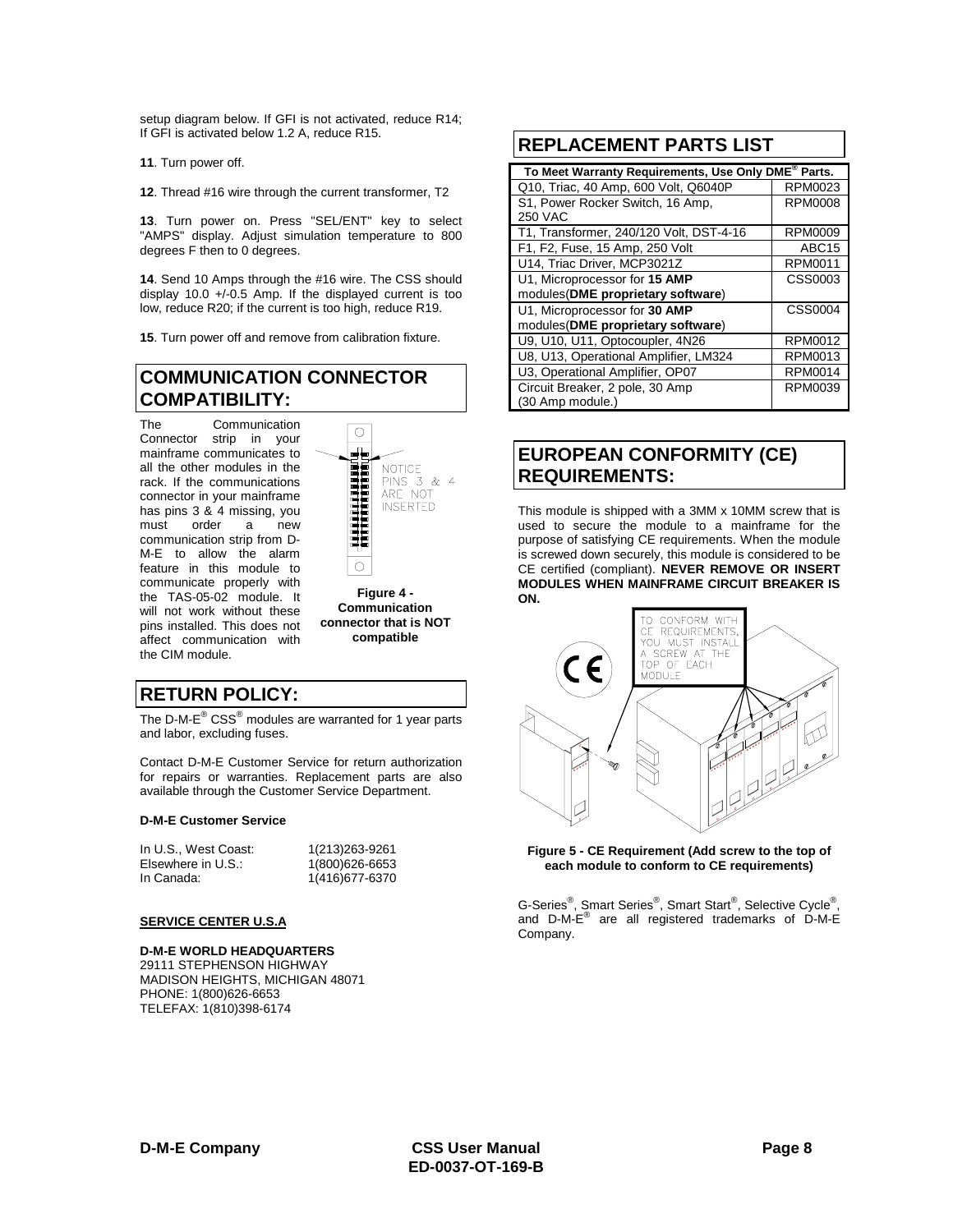

**Figure 6 - Component Layout, CSS Main Board**